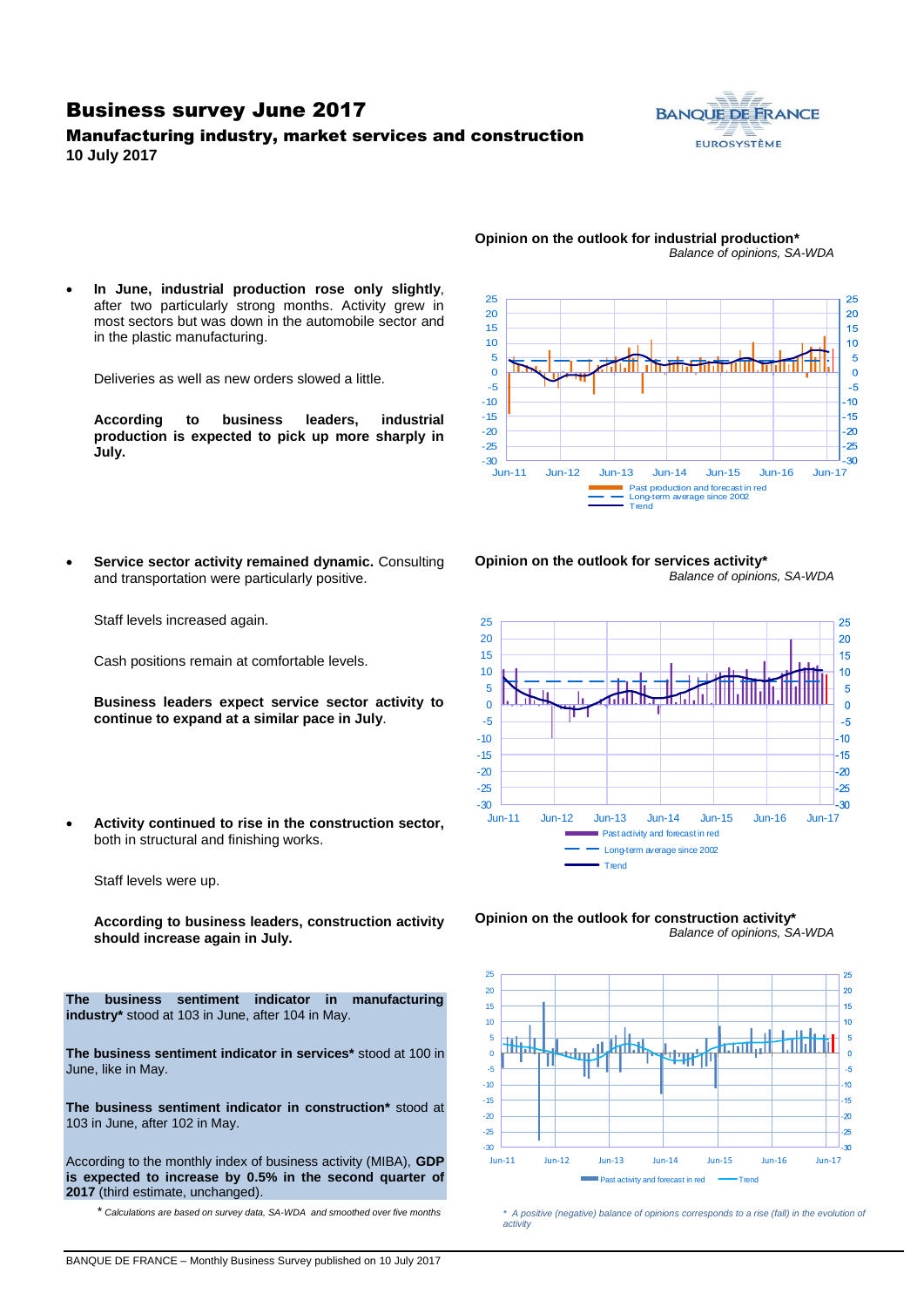| manuracturniy muusti y        |        |        |                |                |        |                |        |                |        |        |              |               |
|-------------------------------|--------|--------|----------------|----------------|--------|----------------|--------|----------------|--------|--------|--------------|---------------|
|                               | Aug-16 | Sep-16 | Oct-16         | Nov-16         | Dec-16 | $Jan-17$       | Feb-17 | Mar-17         | Apr-17 | May-17 | Jun-17       | <b>Jul-17</b> |
| Change                        |        |        |                |                |        |                |        |                |        |        |              | Forecast      |
| Production                    | 4      | 3      | 4              | 6              | 10     | $-2$           | 9      | 5              | 9      | 13     | $\mathbf{2}$ | 8             |
| <b>Deliveries</b>             | 2      | 5      | $\overline{7}$ | 6              | 10     | 5              | 10     | 5              | 11     | 9      | $\mathbf{2}$ |               |
| Total orders                  | 7      | 7      | 6              | 10             | 9      | 9              | 11     | 7              | 12     | 9      | 6            |               |
| Staff                         | 1      | 3      | $\mathbf{1}$   | $\overline{2}$ | 3      | $\overline{2}$ | 1      | 3              | 3      | 4      | 5            |               |
| Final goods prices            | 0      | 1      | 0              | $\mathbf{1}$   | 1      | 3              | 3      | $\overline{4}$ | 4      | 3      | 3            |               |
| Commodity prices              | 2      | 3      | 4              | 5              | 7      | 11             | 9      | 9              | 5      | 4      | 3            |               |
| Level                         |        |        |                |                |        |                |        |                |        |        |              |               |
| Order books                   | 9      | 12     | 12             | 16             | 16     | 16             | 16     | 18             | 17     | 20     | 20           |               |
| Inventories of finished goods | 4      | 4      | 5              | 3              | 2      | 2              | 0      | 1              | 1      | 4      | 1            |               |
| Capacity utilisation rate     | 78.9   | 77.9   | 77.6           | 78.1           | 79.1   | 78.6           | 78.7   | 79.1           | 79.0   | 79.9   | 79.7         |               |
| Cash positions                | 12     | 16     | 14             | 14             | 12     | 14             | 14     | 15             | 13     | 15     | 15           |               |

## **Manufacturing industry**

## **Services**

|                  | Aug-16 | Sep-16 | Oct-16 | Nov-16 | Dec-16 | $Jan-17$    | Feb-17      | Mar-17 | Apr-17 | May-17 | Jun-17         | <b>Jul-17</b> |
|------------------|--------|--------|--------|--------|--------|-------------|-------------|--------|--------|--------|----------------|---------------|
| <b>Change</b>    |        |        |        |        |        |             |             |        |        |        |                | Forecast      |
| Activity         | 1      | 10     | 11     | 20     | 6      | 13          | 11          | 13     | 11     | 12     | 10             | 9             |
| Aggregate demand | 6      | 9      | 11     | 21     | 7      | 12          | 12          | 13     | 12     | 10     | 9              |               |
| Prices           | -1     | $-3$   | -1     | 0      | 0      | $\mathbf 0$ | $\mathbf 0$ | 0      | 0      | -1     | 1              |               |
| Staff            | 6      |        |        | 7      | 7      | 9           | 8           | 6      |        |        | $\overline{7}$ |               |
| Level            |        |        |        |        |        |             |             |        |        |        |                |               |
| Cash positions   | 9      | 14     | 15     | 16     | 14     | -12         | 16          | 15     | 15     | 16     | 17             |               |

# **Construction**

|                         | Aug-16         | Sep-16 | Oct-16      | Nov-16 | Dec-16 | Jan-17 | Feb-17 | Mar-17 | Apr-17         | May-17 | Jun-17 | Jul-17   |
|-------------------------|----------------|--------|-------------|--------|--------|--------|--------|--------|----------------|--------|--------|----------|
| Change                  |                |        |             |        |        |        |        |        |                |        |        | Forecast |
| Activity                |                |        | 5           |        |        |        | 8      | 6      | 0              | 6      | 4      | 6        |
| <b>Estimates prices</b> | -1             | $-1$   | $\mathbf 0$ | 0      | $-1$   |        |        | 2      | 2              | 2      | 2      |          |
| Staff                   | $\overline{2}$ |        | 2           | 2      | 2      |        | 3      | 2      | $\overline{2}$ | 3      | 3      |          |
| Level                   |                |        |             |        |        |        |        |        |                |        |        |          |
| Order books             | 13             | 15     | 15          | 15     | 15     | 18     | 22     | 22     | 17             | 18     | 19     |          |

Notes:

A positive (negative) balance of opinions corresponds to a rise (fall) in the evolution of activity.

• The last point corresponds to the business leaders' forecasts of future activity.

• The series are revised on a monthly basis. These revisions take into account additional gross data and the evolution of the seasonal and working-day adjustment depending on the latest available data. The business sentiment indicators of the previous months are revised accordingly.